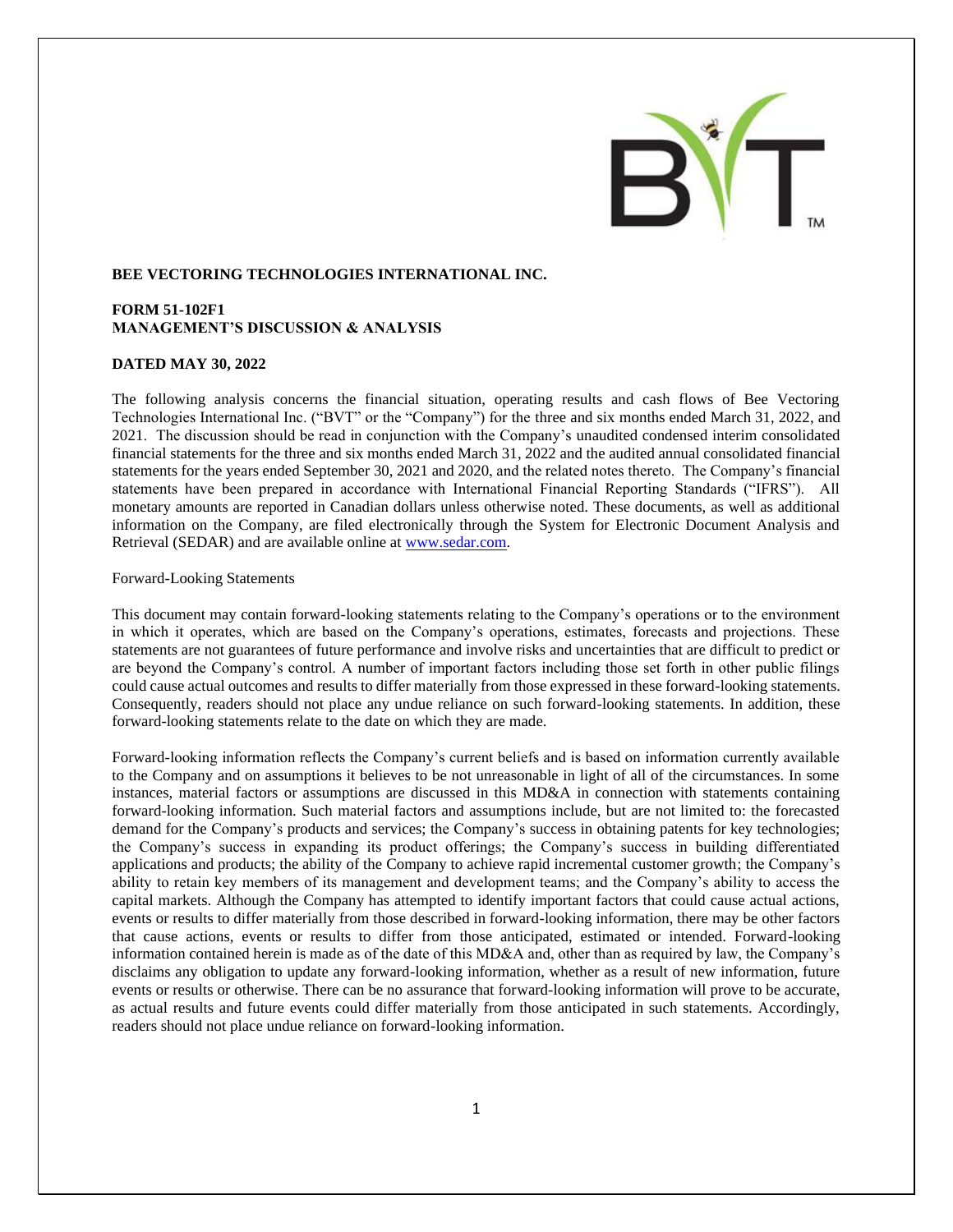# **Business Overview**

The common shares of the Company commenced trading on the Toronto TSX Venture Exchange under the stock symbol "BEE.V" on July 7, 2015. The Company's shares stopped trading (voluntarily) on the TSX Venture on August 20<sup>th</sup>, 2020 and commenced trading on the Canadian Stock Exchange (CSE) on August 21<sup>st</sup>, 2020, under the symbol "BEE.C".

BVT has commercialized a patented and patent pending technology specifically designed to utilize bees as natural delivery mechanisms for a variety of powdered mixtures comprised of organic compounds or currently used products which inhibit or eliminate common crop diseases, while at the same time promoting the growth of the same crops. This application process is without the use of water which is beneficial to areas under strict water management practices. In addition, independent companies can deliver their biocontrol's through the BVT platform allowing a broad spectrum of applications without significant capital costs for growers.

More details can be found in the Company's Management Discussion and Analysis for the year ended September 30, 2021.

## *Seasonality of the business*

The Company's business is seasonal and follows crop cycles. In particular the BVT system is used during the blooming period of the targeted crops, which for outdoor crops will occur once in a crop season -- once a year and may last only for a few weeks (eg. 6-8 weeks in the case of blueberries). For the berry corps in North America which are the initial targeted crops, this blooming period is between January (in the Southern growing regions) and May (in the Northern growing regions). This means that revenue will be initially generated during those early months of the year, and the rest of the year there may be minimal or no revenue.

As the business expands to other crops which bloom later in the year, into other geographies around the world which will have different crop seasons, and into greenhouse production where there may be multiple crops seasons in a year, the seasonality of the business will change.

## **Strategic Positioning**

The Company is focusing on three key strategic priorities:

- 1. **Commercialization in the US**: continue to gain grower acceptance through trials and demos, and secure regulatory approvals which will drive revenue in the prioritized crops. The focus is initially in berry crops across the United States, followed by other pollinated crops including fruit and nut trees;
- 2. **Geographic Expansion**: use the know-how gained in the US to replicate the commercial success in other markets around the world which grow the targeted crops;
- 3. **Portfolio Expansion & Extension**: leverage the Company's core assets of BVT CR-7 and its honeybee and bumble bee dispenser systems to develop new revenue streams by developing additional products for delivery using bees, and new application methods for BVT CR-7 to address crop disease control needs in areas such as soil or late season leaf diseases where bees would not be a suitable delivery method since there are no flowers for them to visit.

To drive these priorities and build a sustainable business, the company is working on initiatives covering 4 areas of activity:

1. **Commercialization/Marketing** – the Company has proven the fit of its technology as a value-creating tool for growers in multiple crops and is aggressively pursuing commercialization. Activities in this area include market development and expansion, refining the product offer, establishing value proposition and positioning in prioritized crops, generating demand with growers, marketing and generating revenue.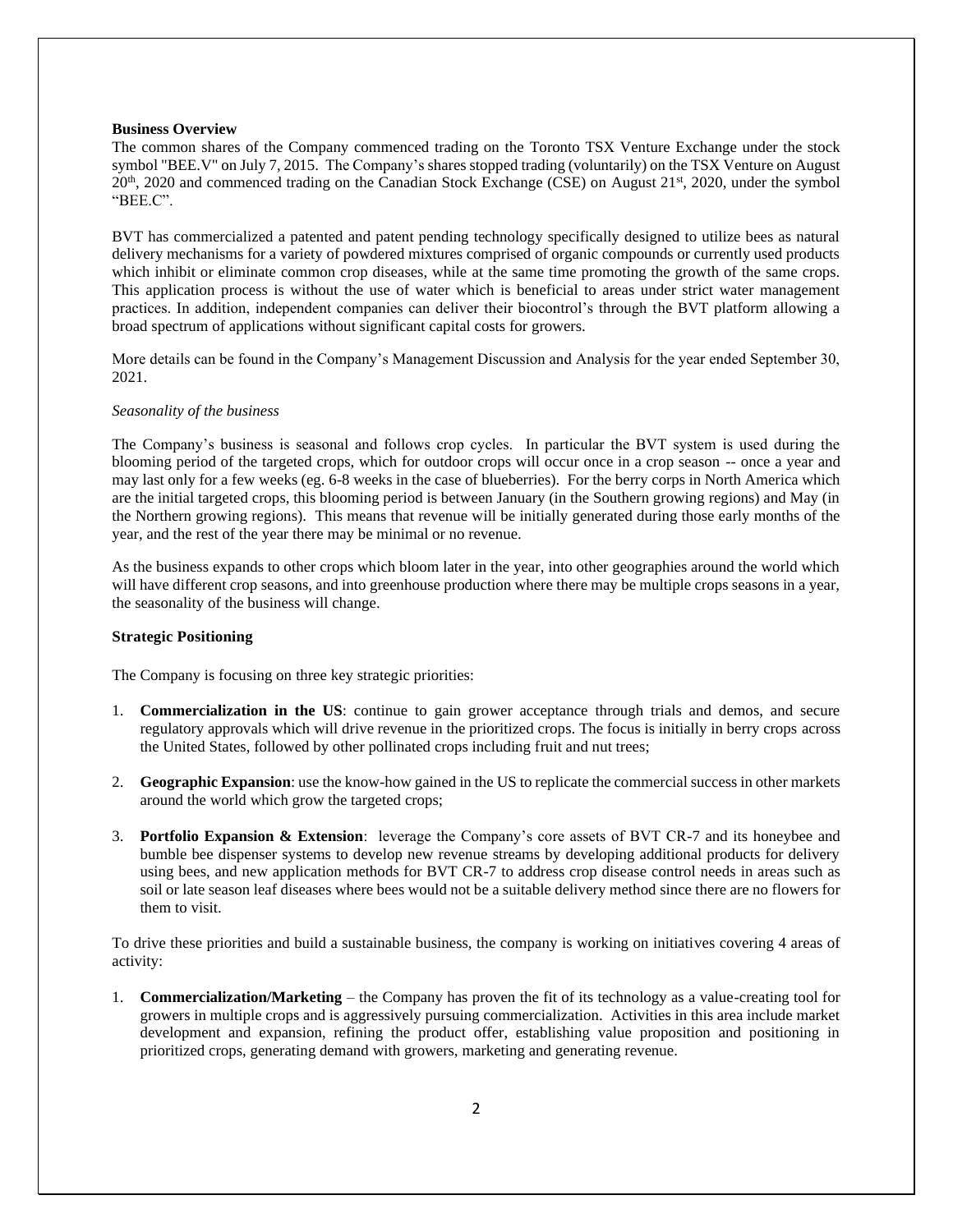- 2. **Product Development & Innovation** the Company is creating a new category in the crop protection area, and excellence in product development and innovation are critical for sustainable long-term success. Activities include field trials in prioritized crops from proof of concept through commercial demonstrations, portfolio expansion projects and building a competitive advantage through intellectual property.
- 3. **Regulatory & Approvals** regulatory approvals will give the Company complete license to operate and allow it to capture full value for its technology. Secured approvals and licenses represent competitive barriers and enable discussions with third party partners to accelerate commercialization and market expansion. Activities include completing studies to prove the technology's efficacy and safety, submitting and pursuing regulatory approvals in select markets by using a network of regulatory subject experts who understand and are connected to the relevant authorities.
- 4. **Corporate Development including Partnerships** the Company has unique technology that it believes will create a new category in crop protection and enhancement. The Company intends to build a strong internal foundational asset base and exploit partnerships to accelerate and expand its business. These partnerships will bring various strategic benefits, such as preferred supply arrangements (e.g., for bees), in-licensing of additional bio-control agents, go-to-market partnerships, or strategic technology collaborations. Activities include building a high profile as an industry leader, a network of potential partners, and negotiating agreements that fill strategic needs and accelerate the business.

# **Milestones achieved during the six months ended March 31, 2022 and to the date of this MD&A:**

# 1. **Commercialization in the US**:

*February 9, 2022* – The Company announced the results of the 2021 Rutgers R&D trial in New Jersey to assess the efficacy of BVT's proprietary Vectorite with CR-7 (Clonostachys rosea CR-7), applied with bee vectoring technology against blueberry anthracnose (Colletotrichum acutatum), the most damaging disease pathogen in eastern highbush blueberry production. The trial was conducted by Rutgers University's Specialty Crop Research and Extension Center and PE Marucci Blueberry Cranberry Research & Extension Center, a leading and grower-trusted research center in the US Northeast, during the 2021 growing season. Trial results showed BVT's honeybee system and biofungicide had an 8-27% reduction in the disease. The BVT system alone reduced Anthracnose infection in postharvest berries by 27% compared to the control crop (no spray) and 8% compared to the grower standard application. The BVT system alone had better disease control than the current grower standard. The trial also resulted in 11-60% greater yield of healthy berries at postharvest. When the BVT system was used alone, the trial had 11% more healthy berries 10 days after harvest than a standard program, and 60% more than the control crop, which used no protection products. In both cases, BVT's biological fungicide CR-7 used alone showed higher biological efficacy than the conventional (chemical) fungicide programs.

*April 20, 2022 –* The Company announced positive progress in 2022 sales commitments from US growers. In just seven months into the fiscal year, the Company has invoiced growers in the Southeast region and secured commitments in the Northeast, Midwest, and Pacific Northwest – already increasing total sales year-over-year by 18%.

These positive results have been accomplished despite a very difficult farming environment in most regions. Volatile supply costs have seen fertilizer prices double over last year in several cases, and prices of fuel and other chemical products necessary to run farming operations have increased by up to 40%.

Furthermore, in Georgia, the Company's largest market last year, growers faced severe weather and hard freezes during the blueberry bloom period and this has had an impact on BVT sales as several growers have unfortunately experienced a partial or complete crop loss. The Company notes that many ag suppliers have lost significant quantity in the Georgia blueberry market, meaning their sales orders are dramatically lower than the previous year. BVT has successfully retained the same level of sales year-over-year in Georgia.

*October 26, 2021 –* The Company wins International Biocontrol Manufacturers Association's bronze Bernard Blum award for biocontrol innovation.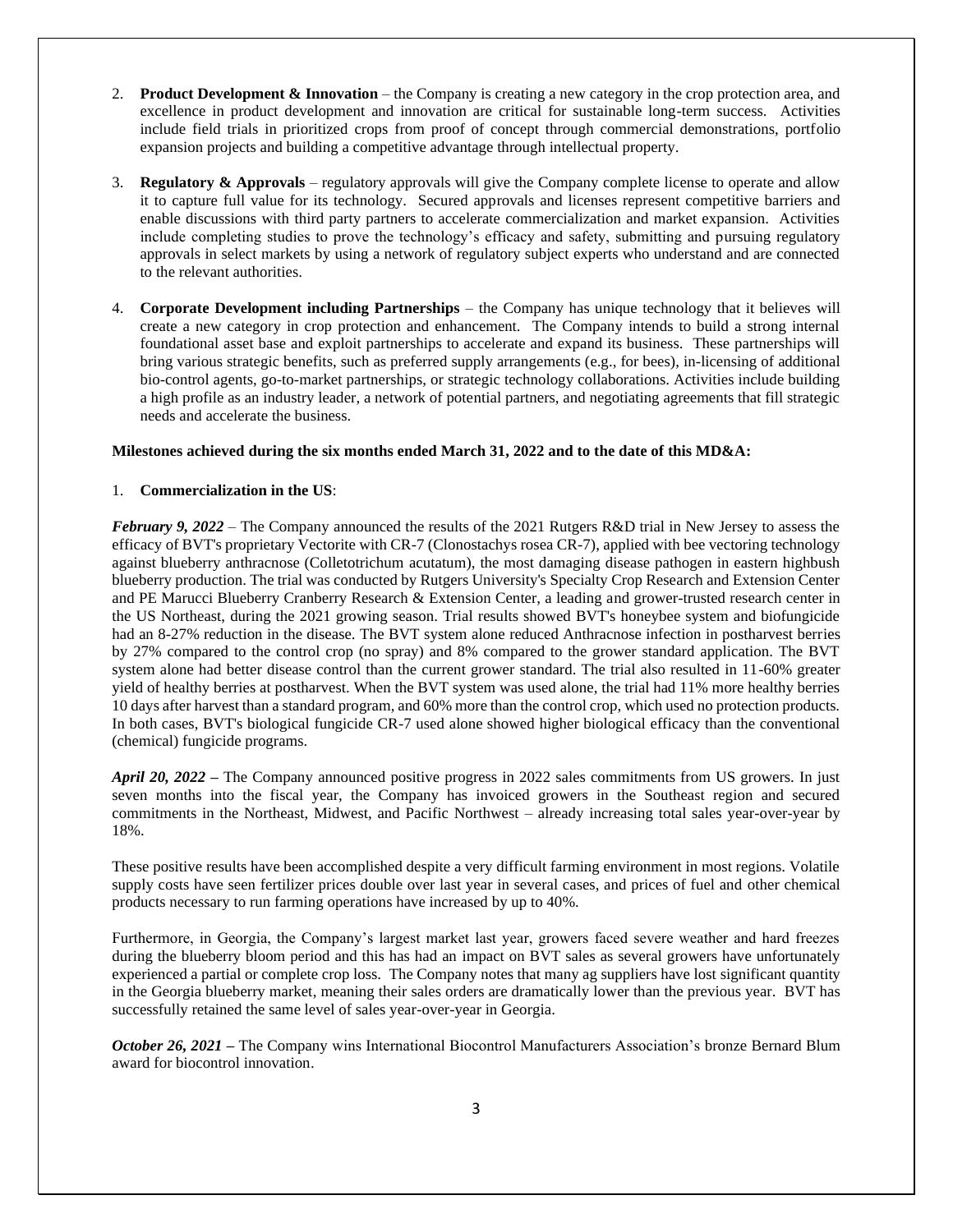*November 4, 2021* – The Company wins IHS Markit's Crop Science award for best precision application technology innovation.

## *2.* **Geographic Expansion**:

*January 25, 2022* – The Company announced it is expanding into Peru, extending its presence into a major global blueberry market. The Company will also pursue other crops including avocados. Peru is the beachhead for BVT's entry into the South American market.

*April 27, 2022 –* The Company announced it has submitted its proprietary *Clonostachys rosea* CR-7 (CR-7) biological fungicide for registration in Mexico. The registration dossier was presented on April 19, 2022, at a meeting with COFEPRIS (The Federal Commission for Protection from Sanitary Risks), the Mexican health authority responsible for registration of plant protection products. The dossier included CR-7 trial data already completed in Mexico and studies into human safety, environmental impact, product efficacy and more, as required to support product registration.

Mexico's growers offer significant market potential for BVT's natural precision agriculture system: official statistics indicate that the country's production in 2019 included 41,600 acres of strawberries, 12,100 acres of blueberries and over 377,000 acres of tomatoes and peppers. In the same year, US imports of fresh and processed fruits and vegetables from Mexico amounted to US\$15.6 billion.

# *3.* **Portfolio Expansion & Extension**:

*October 14, 2021 -* announced its first commercial agreement with BIOGARD, a division of CBC (Europe) S.r.l., one of the leading bioprotectant companies in Europe. Through the agreement, BVT will have exclusive access to BIOGARD's biological insecticide Beauveria bassiana ATCC 74040 for bee vectoring uses throughout the European Union and Switzerland. The agreement will enable BVT to operate in the EU through the development and registration of a bee-vectoring product extension of an already-accepted biological active substance, rather than awaiting approval of a new active substance submission - a process that can take up to 3 years.

*January 12, 2022*- The Company and BioSafe Systems, LLC ("BioSafe") today jointly announced they have signed a Memorandum of Understanding (MOU) where the companies have agreed to enter into detailed discussions on multiple business partnership projects that call upon each other's expertise. BioSafe and BVT are both leaders in the agricultural biologicals industry with a similar customer base, and offer services and products that are complementary to one another.

*March 9, 2022 –* The Company announced positive results in the progress of its proprietary biological control agent *Clonostachys rosea* strain CR-7 ("CR-7″) in the seed treatment market – a significant new revenue opportunity for the Company. The BVT trials conducted in 2021 were built on the positive results from the proof-of-concept work done in 2020 in both the US and Switzerland.

In the trials, soybean seeds were treated with CR-7 together with, and in comparison to, other seed treatment products before they were planted. The purpose of the seed treatment application is to help the seed and the germinating plant fight various soil pests and diseases, and to help with the emergence and vigor of the plant in its early stages, allowing the crop to better reach its genetic potential for yield. The advantage of this approach is precision: unlike foliar sprays, seed treatments get 100% of the product on the plant, and in some cases, impart properties that benefit the plant throughout the growing season.

Soybeans represent a significant market opportunity for BVT. There are 320 million acres planted worldwide, with 86 million in the US, 98 million in Brazil and 40 million in Argentina. BVT estimates about 80% of the soybeans in the US get a seed treatment before planting, including about 50% which get a biological inoculant treatment.

The seed treatment market is a specialized one with different channels in the major growing regions, where things like understanding the genetics of the seed varieties and relationships to the seed companies is important. It is a market which BVT intends to be a technology provider for partners to develop.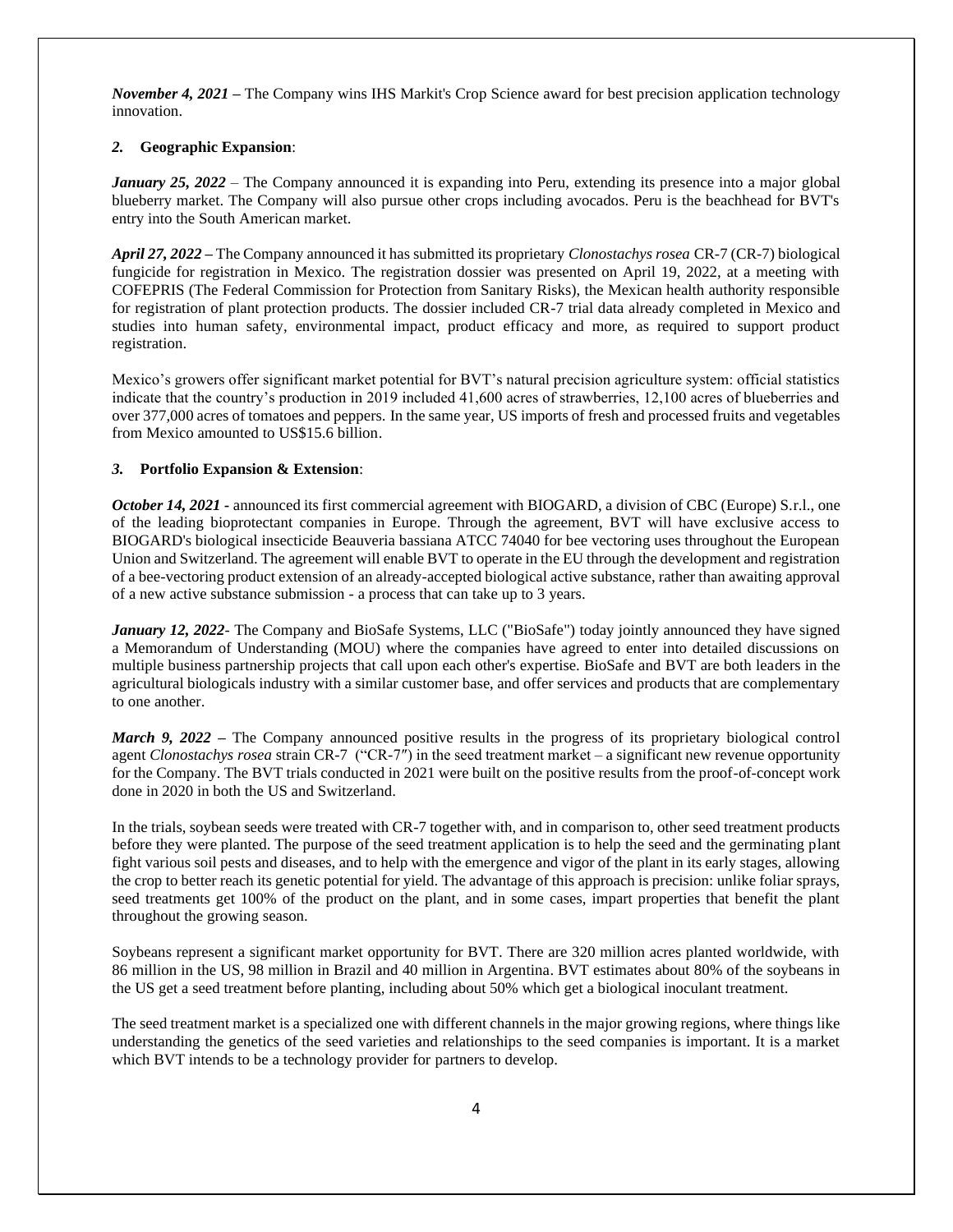# *COVID-19*

The Company's operations could be significantly adversely affected by the effects of a widespread global outbreak of a contagious disease, including the recent outbreak of respiratory illness caused by COVID-19. The Company cannot accurately predict the impact COVID-19 will have on its operations and the ability of others to meet their obligations with the Company, including uncertainties relating to the ultimate geographic spread of the virus, the severity of the disease, the duration of the outbreak, and the length of travel and quarantine restrictions imposed by governments of affected countries. In addition, a significant outbreak of contagious diseases in the human population could result in a widespread health crisis that could adversely affect the economies and financial markets of many countries, resulting in an economic downturn that could further affect the Company's operations and ability to finance its operations. The duration and impact of the COVID-19 outbreak is unknown at this time, as is the efficacy of the government and central bank interventions. It is not possible to reliably estimate the length and severity of these developments and the impact on the financial results and condition of the Corporation and its operating subsidiaries in future periods.

The agriculture industry is considered essential (for food supply), and while the Company is still able to service its customers, to date, the Company has been impacted as follows:

- 1) New sales impacted as travel restrictions have made it difficult to conduct demonstrations to growers the most effective way for the Company to discuss and demonstrate its solution with new customers is through in-person interactions. The Company has a small field organization, so it relies on its sales and marketing personnel being able to travel across the US from Canada and within the US for its commercial efforts. Due to the travel restrictions through much of the spring and early summer this was not possible, and so the Company had to use a less effective "virtual" sales process to reach new growers. Despite these constraints the company was still able to penetrate new markets in the midwestern US and the Pacific Northwest, although with fewer growers than it was targeting. As travel restrictions ease, and word-of-mouth from the growers who did use the system spreads, the Company expects being able to reach a wider group of growers for the next season.
- 2) Product registration process has slowed most government agencies around the world have been running with reduced staff and limited office space during 2020-2021. Regulatory review times have thus been affected in many countries across the industry. As an example, this has affected the timing on the regulatory approval project for the Company in Mexico: the agriculture and health authorities in Mexico have noted that there are delays in the dossier submission and review processes (they have not indicated how long the delays are). It may also have a lingering effect on other registration related activities for the company in the future.
- 3) R&D activities impacted by travel restriction and access to researchers and labs many of the Company's R&D activities involve doing studies with university researchers and third-party contract research organizations. These studies use lab space, and university researchers use student researchers to help conduct trials. Labs have had to curtail the amount of studies they can do while respecting social distancing requirements, and with the shortage of students, university researchers have less available labor for them to conduct studies. As a result, the Company has had to reduce the amount of trials it was planning on conducting and delay certain projects to a future date.

The Company will continue to assess the impact on its operations and make adjustments to navigate through the effects of the COVID-19 pandemic on the market and economy.

As the Company has no material revenue, its ability to fund its operations is dependent upon its securing financing through the sale of equity or assets. See "Risk Factors" below.

# **Results of Operations**

The following discussion of the Company's financial performance is based on the financial statements for three and six months ended March 31, 2022 compared to the three and six months ended March 31, 2021.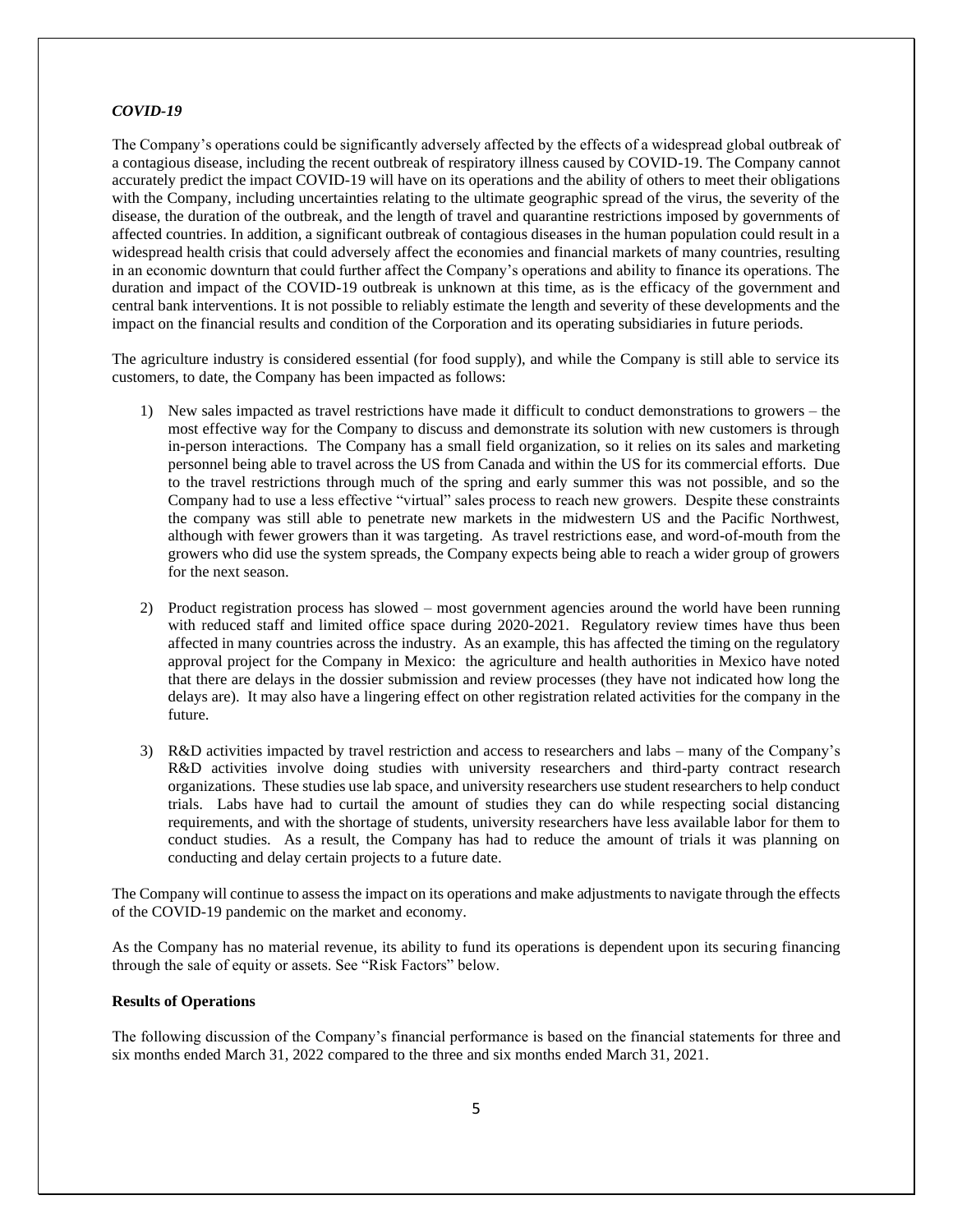As at March 31, 2022 the Company had a cash and cash equivalents balance of \$634,717 (September 30, 2021 - \$2,710,805) and total current assets of \$1,107,769 (September 30, 2021 - \$2,925,259) (consisting of cash, sales tax and accounts receivable, inventory and prepaid expenses and deposits). During the period, long term assets increased to \$2,380,710 due to the increase in equipment, and costs related to the regulatory approvals, technology development costs, the registration of patents and other regulatory costs (included in intangible assets). Liabilities at March 31, 2022 totalled \$938,733 (September 30, 2021 - \$722,079) and comprised of \$741,382 (September 30, 2021 - \$486,317) of trade payables and accruals, , a lease liability of \$46,948 (September 30, 2021 - \$85,359) and loans payable of \$150,403 (September 30, 2021 - \$150,403).

Working capital (deficiency), which is comprised of current assets less current liabilities, was \$319,439 at March 31, 2022 compared to working capital of \$2,360,434 at September 30, 2021.

For the three and six months ended March 31, 2022, the Company had a net loss of \$1,513,400 and \$2,595,473 compared to a net loss of \$959,407 and \$1,836,840 for the same periods in 2021. The increase in loss is primarily related to the increase of issuance of stock options during the period and the related share-based payment expense, and an increase in trials, research and development as further described below.

#### **Revenue and gross profit:**

The company recognizes revenue to match the timing of the crop season for which its crop production system is used, which has generally been in late December or early January. In the current period sales commenced at the end of December and continued into Q2. In 2021, sales commenced in early January of Q2.

The company invoices and collects in USD since its customers are in the US. Sales are translated to CAD using the average exchange rate for the period.

|                     | Three months ended March 31, |           |                | Six months ended March 31, | % Growth           |  |
|---------------------|------------------------------|-----------|----------------|----------------------------|--------------------|--|
|                     | 2022                         | 2021      | 2022           | 2021                       | 6 mos 2022 vs 2021 |  |
|                     |                              |           |                |                            |                    |  |
| <b>Sales</b> in USD | \$225,888                    | \$261,642 | 257.515<br>SS. | \$261,642                  | $-2\%$             |  |
| Sales in CAD        | \$285,568                    | \$334,902 | 325,550        | \$ 334,902                 | $-3\%$             |  |

Sales in USD through 6 months were 1.5% below last year due to seasonal variances where some customers in the Southeast were invoiced in Q3.

In Georgia, the Company's largest market, growers faced severe weather and hard freezes during the blueberry bloom period which had an impact on BVT sales as several growers unfortunately experienced a partial or complete crop loss. These challenges were in addition to high supply costs faced by the farmers which have seen fertilizer prices double over last year in several cases, and prices of fuel and other chemical products necessary to run farming operations increase by up to 40%. Despite these challenges BVT successfully retained the same level of sales in 2022 for the Southeast, while many ag suppliers saw sales orders significantly lower.

The Company is seeing high commitment levels in other markets, well in excess of prior year.

Overall gross margins for the three and six months ended March 31, 2022 were 49,7% and 50.6% compared to 40.3% and 40.3% for the three and six months ended March 31, 2021. Improvements in gross margin were driven by lower cost of production of BVT's *Clonostachys rosea* strain BVT CR-7.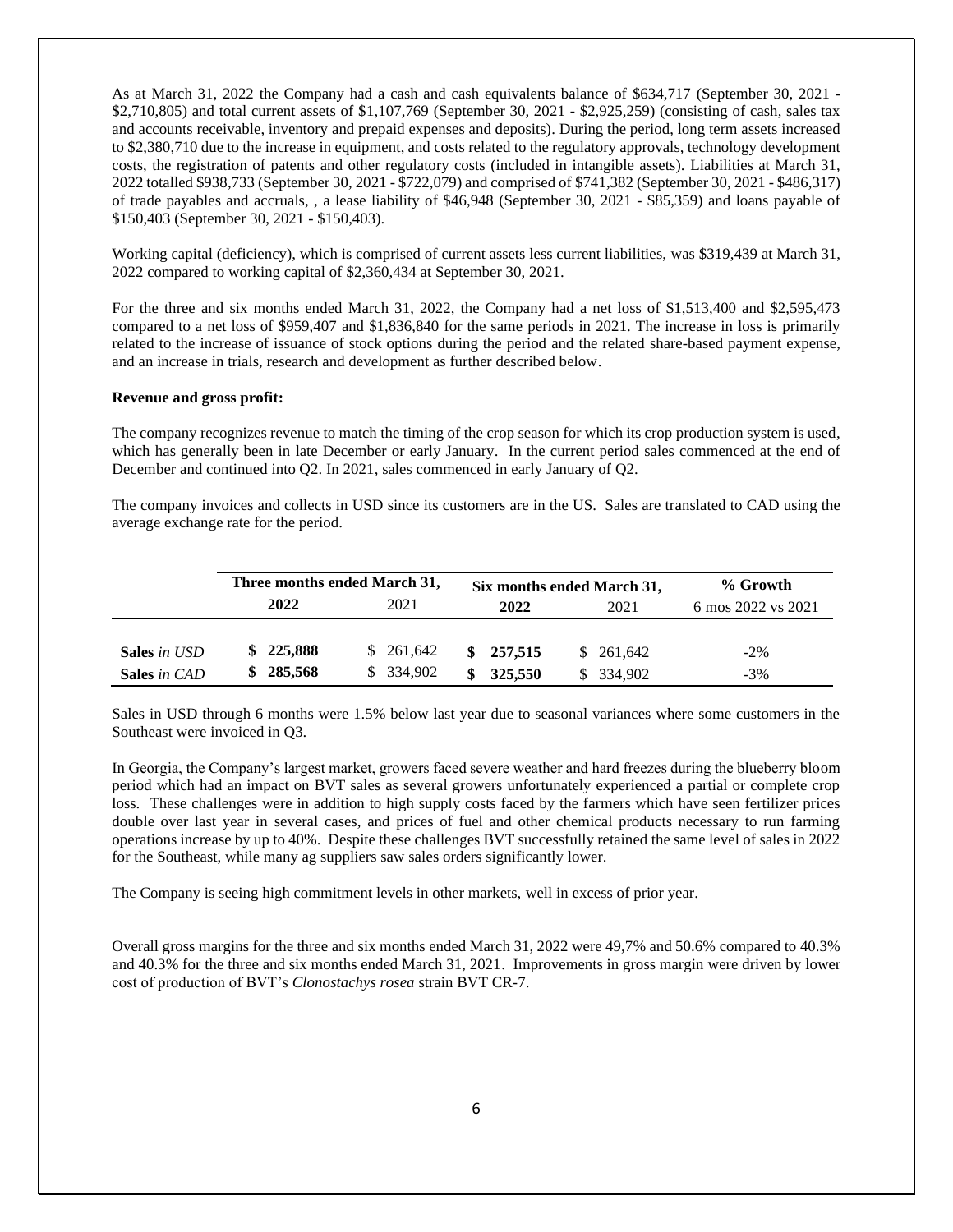Below is a summary of the results for the three months and six months ended March 31, 2022 and March 31, 2021:

|                                        | Three months ended March 31, |    |            | Six months ended March 31, |                |               |
|----------------------------------------|------------------------------|----|------------|----------------------------|----------------|---------------|
|                                        | 2022                         |    | 2021       |                            | 2022           | 2021          |
| <b>Sales</b>                           | \$<br>285,568                | \$ | 334,902    | \$                         | 325,550        | \$<br>334,902 |
| <b>Cost of sales</b>                   | 143,751                      |    | 199,865    |                            | 160,716        | 199,865       |
| <b>Gross profit</b>                    | 141,817                      |    | 135,037    |                            | 164,834        | 135,037       |
| <b>Expenses</b>                        |                              |    |            |                            |                |               |
| Office and general $(i)$               | 652,745                      |    | 538,283    |                            | 1,125,513      | 1,076,938     |
| Investor and public relations (ii)     | 105,782                      |    | 180,133    |                            | 298,795        | 271,389       |
| Sales, advertising and marketing (iii) | 126,902                      |    | 124,642    |                            | 235,197        | 239,724       |
| Share based payments (iv)              | 395,125                      |    | 83,839     |                            | 569,179        | 137,189       |
| Trials, Research and development (v)   | 364,668                      |    | 184,115    |                            | 519,984        | 261,559       |
| Royalty payments (vi)                  | 1,569                        |    | 2,677      |                            | 1,569          | 2,677         |
| <b>Total expenses</b>                  | 1,646,791                    |    | 1,113,689  |                            | 2,750,237      | 1,989,476     |
| Loss before other items                | (1,504,974)                  |    | (978, 652) |                            | (2,585,403)    | (1,854,439)   |
| Loss on foreign exchange               | (8,087)                      |    | (1,965)    |                            | (9,387)        | (3,611)       |
| Interest and other income              | (339)                        |    | 21,210     |                            | (683)          | 21,210        |
| <b>Net loss</b>                        | \$<br>(1,513,400)            | \$ | (959, 407) |                            | \$ (2,595,473) | \$(1,836,840) |

**(i)** Office and general:

Office and general remained in line with a couple notable exceptions. An increase in salaries as the Company hired additional personnel to support the increase in business activity. This increase was offset by a reduction in using external consultants. Depreciation increased due to an increase in equipment acquired, and a slight increase in travel as COVID restrictions eased.

- **(ii)** Investor and public relations: The Company undertakes various initiatives in order to market and communicate with investors and to educate the public on the Company and its products. The expense fluctuates depending on the timing of the marketing campaigns.
- **(iii)** Sales advertising and marketing: The Company targeted various business development opportunities through these sales and marketing initiatives including demonstrations of the technology. These costs are anticipated to increase further as COVID restrictions are removed and the company invests in commercialization activities.
- **(iv)** Share based payments: Represents the value of options and RSUs that vested during the period. During the period, the Company granted more options to purchase common shares of the Company to and officers and director that in the prior period. This is a non-cash expense.
- **(v)** Trials, research and development: This expense relates to lab research and trials of BVT's crop inoculation products and bee delivery platform.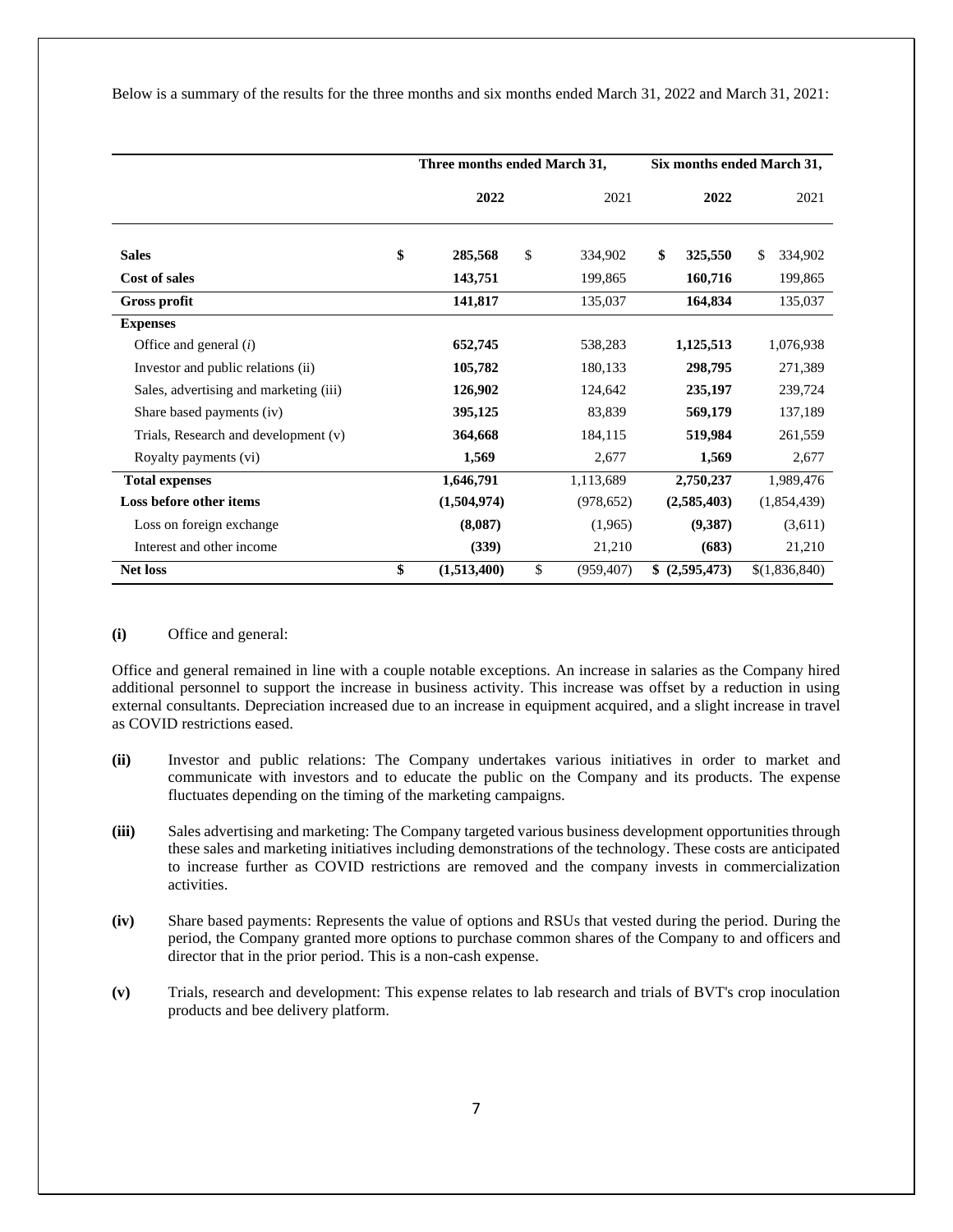# **Summary of quarterly results**

|                           | <b>Net</b><br><b>Revenues</b> | <b>Net Loss</b> |                                 |  |  |
|---------------------------|-------------------------------|-----------------|---------------------------------|--|--|
| <b>Three Months Ended</b> | \$)                           | <b>Net loss</b> | <b>Basic and Diluted (Loss)</b> |  |  |
|                           |                               | \$)             | Per Share (\$)                  |  |  |
| $31-Mar-22$               | 285,568                       | (1,513,400)     | (0.01)                          |  |  |
| $31$ -Dec-21              | 39,982                        | (1,082,073)     | (0.01)                          |  |  |
| 30-Sept-21                |                               | (1,153,125)     | (0.01)                          |  |  |
| $31$ -June-21             | 64,178                        | (1, 132, 614)   | (0.01)                          |  |  |
| $31-Mar-21$               | 334,902                       | (959, 407)      | (0.01)                          |  |  |
| $31$ -Dec-20              |                               | (877, 433)      | (0.01)                          |  |  |
| 30-Sept-20                |                               | (2,068,277)     | (0.02)                          |  |  |
| 30-June-20                | 18.664                        | (1,192,461)     | (0.02)                          |  |  |

# **Liquidity and Capital Resources**

As at March 31, 2022, the Company had a working capital of \$319,439 (September 30, 2021 – working capital of \$2,360,434), being defined as current assets less current liabilities. The decrease in working capital has occurred due to funds deployed in operations, as the Company is not yet cash flow positive.

In the six months ended March 31, 2022, the Company used cash of \$1,922,855 in operating activities, compared with \$1,515,670 for the same period in 2021.

In the six months ended March 31, 2022, the Company used cash of \$161,827 in investing activities, compared to \$105,358 in 2021. The main components of this were \$73,029 of costs related to regulatory approvals, patent registrations and development costs (2021 - \$88,409). The Company also spent \$88,798 for the purchase of equipment (2021 - \$16,949).

The Company used cash of \$41,406 during the six months ended March 31, 2022 for lease payments, and received proceeds of \$50,000 from the exercise of stock options. In the comparable period, financing activities generated \$5,364,899 primarily from the issue of shares and warrants.

The Company's monthly burn rate on average, which was calculated as cash spent per month in operating activities, was approximately \$320,000. At its current operating level, the Company will not have sufficient funds generated from ongoing operations to cover short-term operational needs. The Company expects to still operate at a loss for at minimum the next 12 months. As such, the Company will need additional future financings for costs related to operations, maintaining its patents, conducting trials and its growth strategy. The Company will plan future financings as required through the sale of debt and (or) equity. The Company has been successful in the past at raising necessary funds but the timing and ability to do so will depend on the liquidity of the financial markets, economic conditions, as well as the acceptance of investors to small cap companies. There can be no guarantee that the Company will be able to continue securing any required financing.

Since obtaining EPA approval in August 2019, the Company commenced generating sales, has continued to sign new sales agreements, and expects future sales to help with liquidity issues.

The primary need for liquidity is to fund working capital requirements of the business, including operating costs, and maintaining the Companies patents. The primary source of liquidity has primarily been private financings and, to a lesser extent, by cash generated from the exercise of warrants and options.

The Company has no financial commitments or obligations other than a lease for office space and production facility. The Company leases office space for their headquarters in Mississauga Ontario. The original lease terms expired in October 2020 and has been extended with annual minimum lease payments as follows: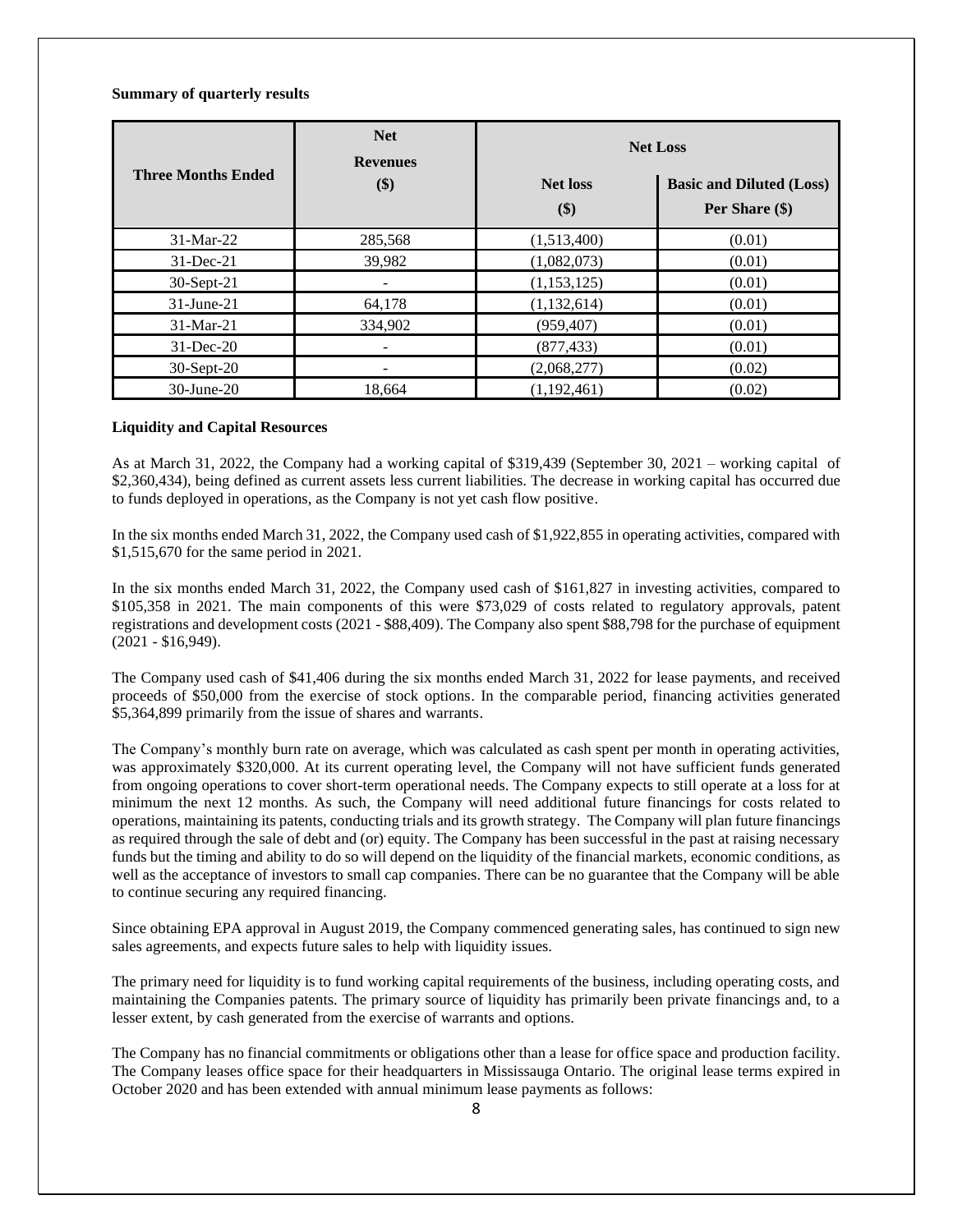# **Year Minimum lease payment**

| 2022 | -S  | 41,406 |
|------|-----|--------|
| 2023 | \$. | 6,901  |

The Company has no capital expenditure commitments and has the ability to reduce or increase its research and development activities and other discretionary costs depending on the level of available funds.

The Company can maintain a sufficient level of inventory to meet expected sales demand.

Overall, given the working capital at March 31, 2022, the Company does not have enough to maintain at minimum the next 12 months.

# *Variance in Use of Proceeds*

The following table provides a comparison of disclosure previously made by the Company regarding its intended use of proceeds described in the news releases announcing non-brokered private placements on February 4 and 26, 2021 (other than working capital) against the Company's actual use of such proceeds up to March 31, 2022. See the annual MD&A for the year ended September 31, 2021 for details on previous private placements. The original intended use of the proceeds was to fund its ongoing growth strategy in the agricultural space, for continued research and development and general working capital purposes. All amounts listed below in general and administrative expenditures exclude non-cash expenses. The amounts presented in the table below are approximate.

| Date of<br>financing          | <b>Purpose</b>                        | Amount<br><b>Raised</b> | Intended<br><b>Use</b> | Amount<br><b>Used to</b><br>Date | Amount<br>remaining |
|-------------------------------|---------------------------------------|-------------------------|------------------------|----------------------------------|---------------------|
| Feb 4, 2021 &<br>Feb 26, 2021 |                                       | \$3,224                 |                        |                                  | \$0                 |
|                               | Commercial growth (sales & marketing) |                         | \$440                  | \$342                            |                     |
|                               | R&D                                   |                         | \$424                  | \$577                            |                     |
|                               | General & Admin                       |                         | \$2,360                | \$2,305                          |                     |

## **Off Balance Sheet Arrangements**

The Company does not have any off-balance sheet arrangements that have, or are reasonably likely to have, a current or future effect on the results of operations or financial condition of BVT including, without limitation, such considerations as liquidity and capital resources that have not previously been discussed.

# **Related Party Transactions**

Key management includes members of the board, the Chief Executive Officer and the Chief Financial Officer. The aggregate value of transactions relating to key management personnel and entities over which they have control or significant influence were as follows for the six months ended March 31, 2022 and March 31, 2021:

|                                                              | 2022      | 2021      |
|--------------------------------------------------------------|-----------|-----------|
| ${}^*$ CEO fees (i)                                          | \$176,214 | \$156,739 |
| *CFO fees (ii)                                               | 15,000    | 15,000    |
| *Consulting fees charged by a Chelsian Sales & Service (iii) | 30,000    | 30,000    |
| *Consulting fees charged Flueckiger Consulting (iv)          |           | 14,688    |
| *Consulting fees charged Exelerate Inc. (vii)                | 25,870    |           |
| Share based payments                                         | 276,565   | 53,350    |
|                                                              | \$523,649 | \$272,777 |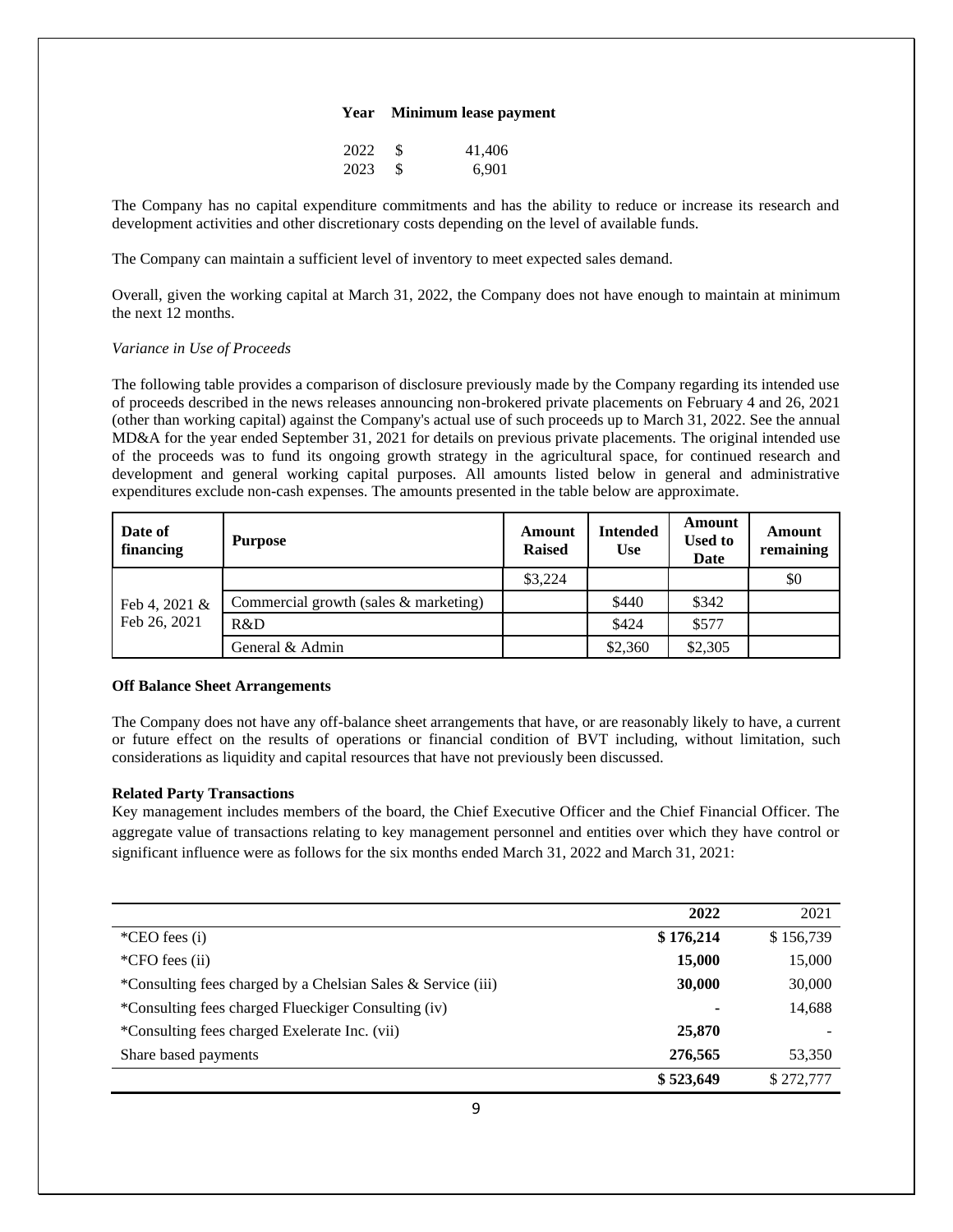*\*Represents key management remuneration*

- (i) Salary and/or consulting fees paid to the CEO for services rendered. As at March 31, 2022, \$26,337 (September 30, 2021 - \$20,438) is owed to the CEO.
- (ii) Consulting fees charged by CFO Advantage Inc, a corporation owed by the CFO of the Company, for services of the Chief Financial Officer. As at March 31, 2022 \$5,680 (2021 –\$325) was owed to CFO Advantage Inc.
- (iii) Consulting fees charged by Chelsian Sales & Service Inc, a corporation owned by a director, for assisting with day-to-day operations. As at March 31, 2022 \$1,300 (2021 –\$1,300) was owed to Chelsian Sales and Service Inc.
- (iv) Consulting fees charged by Flueckiger Consulting, a corporation owned by a former director of the Company, for reviewing product development and marketing plans, reviewing data from trials, and other services as required.
- (v) The Company employs a relative of a director of the Company as sales manager. During the six months ended March 31, 2022, the employee earned a salary and benefits of \$54,590 (2021 - \$24,000).
- (vi) Consulting fees charged by Exelerate Inc, a corporation owned by a director of the Company, for governance and business development services.

## **Proposed Transactions**

As at the date of this MD&A there are no proposed transactions.

# **Accounting Estimates and judgements**

The preparation of the condensed interim consolidated financial statements in conformity with IFRS requires management to make judgments, estimates and assumptions that affect the reported amounts of assets and liabilities at the date of the consolidated financial statements and reported amounts of expenses during the reporting period. Actual outcomes could differ from these judgments and estimates. The consolidated financial statements include judgments and estimates which, by their nature, are uncertain.

The estimates and underlying assumptions are reviewed on an ongoing basis. The impacts of such judgments and estimates are pervasive throughout the consolidated financial statements and may require accounting adjustments based on future occurrences.

Revisions to accounting estimates are recognized in the period in which the estimate is revised and also in future periods when the revision affects both current and future periods.

Significant assumptions about the future and other sources of judgments and estimates that management has made at the end of the reporting period, that could result in a material adjustment to the carrying amounts of assets and liabilities, in the event that actual results differ from assumptions made, relate to, but are not limited to, the following:

### Estimates

### *Intangible assets valuation for impairment purposes*

The Company assesses impairment by comparing the recoverable amount of an intangible asset with its carrying value. The recoverable amount is defined as the higher of value in use, or fair value less cost to sell. The determination of the recoverable amount involves management estimates. The Company used fair value less cost to sell to determine the recoverable amount of the cash generating unit. Judgement was used in determining the basis of calculating fair value. As the Company has a single cash generating unit, management used the market value of the Company's share price as a proxy of the fair value of the cash generating unit. In addition, management applied judgement in the estimation of the cost to sell. This estimation of cost to sell was sensitized within a reasonable range and did not result in an impairment.

#### *Useful life of property, plant and equipment*

Significant estimates are made as to the useful lives of property, plant and equipment.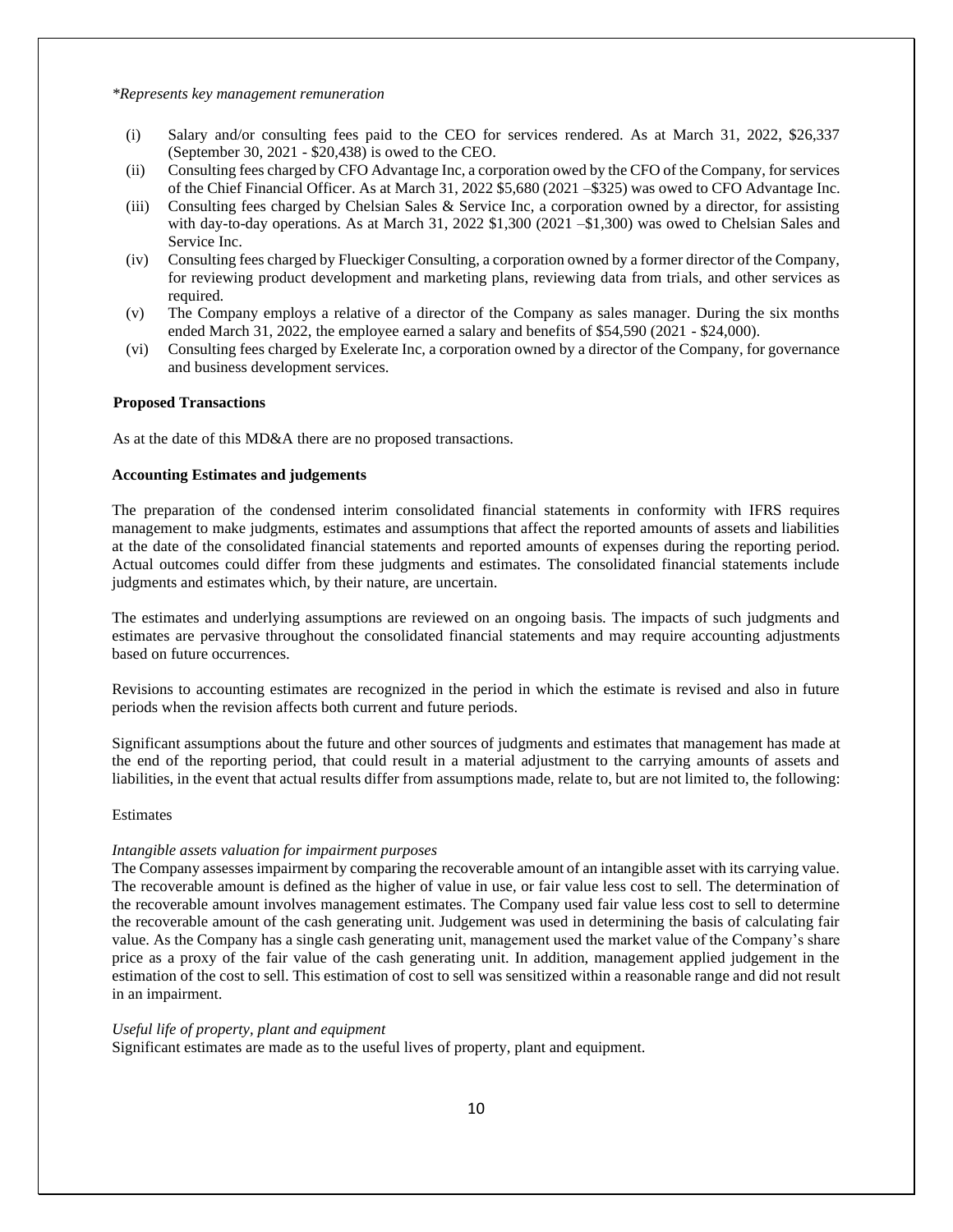# *Useful life of intangible assets*

Significant estimates are made as to the useful lives of the capitalization of patents, regulatory and development costs.

#### *Valuation of share-based payments*

The Company uses the Black-Scholes Option Pricing Model to calculate the fair value of stock options and of common share purchase warrants issued. The model requires the input of subjective assumptions including the expected price volatility. Changes in the subjective input assumptions can materially affect the fair value estimate. Estimates are used for valuing RSUs granted for determining vesting dates when based on milestones. RSU's are granted with vesting conditions that are based on non-market performance conditions and milestones.

## Judgments

#### *Capitalization of development costs*

Initial capitalization of development costs is based on management's judgment that technological and economic feasibility is confirmed, usually when the product development project has reached a defined milestone according to an established project management model.

## *Capitalization of regulatory costs*

Initial capitalization of regulatory costs is based on management's judgment that future economic benefits attributable to the Companies assets will flow to the Company.

### *Functional currency*

In concluding on the functional currency of the parent and its subsidiary companies, management considered the currency that mainly influences sales and the cost of providing goods and services in each jurisdiction in which the Company operates. The Company also considered secondary indicators including the currency in which funds from financing activities are denominated, the currency in which funds are retained and whether the activities of the subsidiaries are carried out as an extension of the Company or if they are carried out with a degree of autonomy.

#### *Going concern*

The company applies judgment in assessing whether material uncertainties exist that would cause doubt as to whether the company could continue as a going concern.

# Financial Instruments

#### *Fair Value*

Financial instruments of the Company as at September 30, 2021 and September 30, 2020 consist of cash, other receivables, accounts payable and accrued liabilities, and loans payable. There are no significant differences between the carrying amounts of the cash, other receivables and accounts payables and accrued liabilities reported on the consolidated statements of financial position and their estimated fair values because of the short-term maturities of these items. Loans payable are recognized initially and subsequently at amortized cost.

The Company's risk exposures and their impact on the Company's financial instruments are summarized below.

# *Market risk*

Market risk is the risk that the fair value or future cash flows of a financial instrument will fluctuate because of changes in market prices. Market prices comprise four types of risk: interest rate risk, foreign exchange risk, commodity price risk and other price risk, such as equity risk. Financial instruments affected by market risk include cash deposits.

#### *Foreign currency risk*

Foreign currency risk is the risk that the fair value or future cash flows of a financial instrument will fluctuate as a result of a change in foreign exchange rates. The Company is exposed to foreign currency risk on cash, other receivables and accounts payable and loans denominated in U.S. dollars. The Company does not use derivative instruments to reduce its exposure to foreign currency risk. As at March 31, 2022, the Company had \$78,050 of net financial instruments denominated in U.S. dollars. The effect on loss before income tax of a 10% change in the foreign currency against the Canadian dollar on the above-mentioned net monetary assets and liabilities of the Company is estimated to be an increase/decrease of \$7,805, assuming that all other variables remained constant.